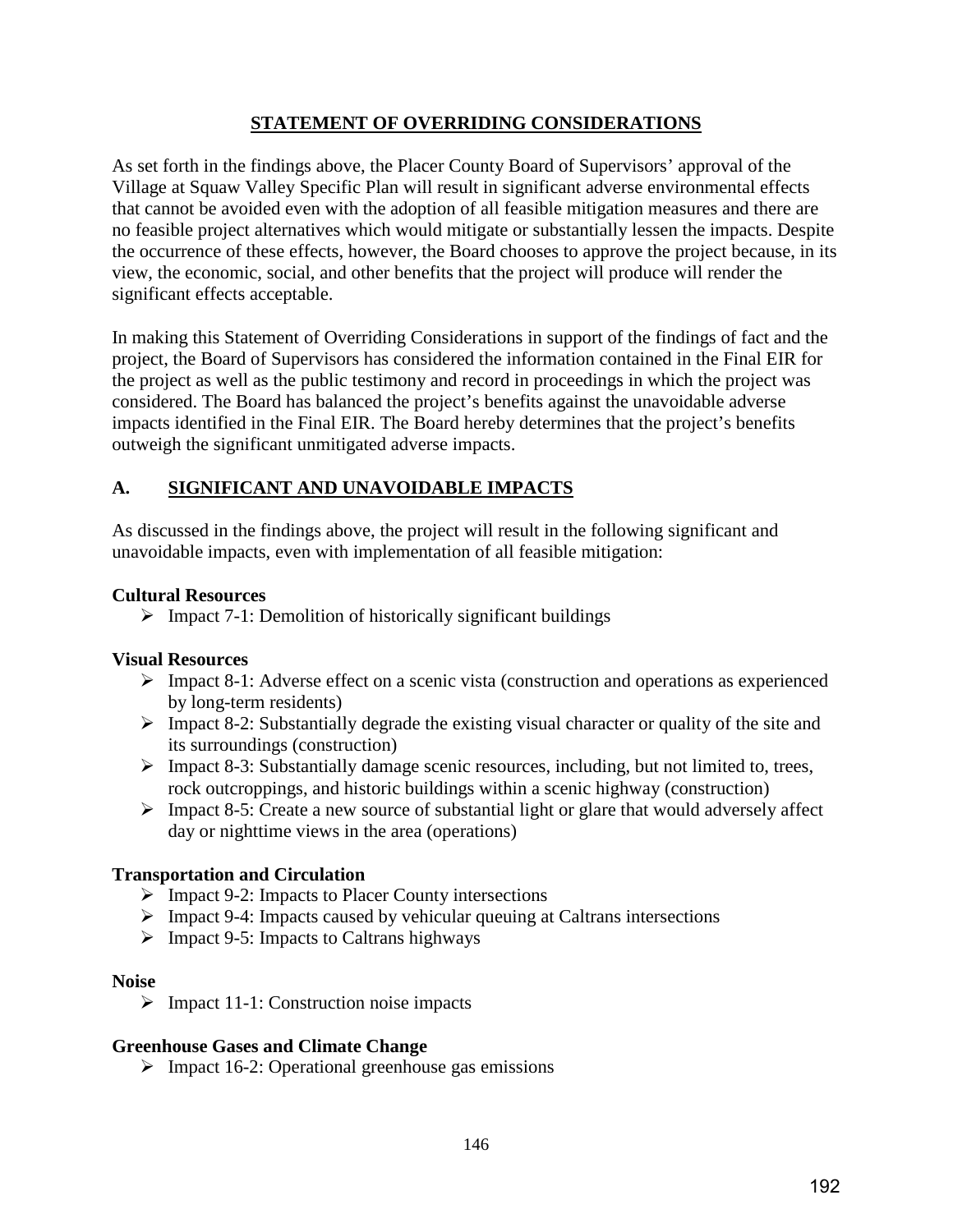### **Cumulative Impacts**

- $\triangleright$  Impact 18-12: Cumulative effect on historical resources
- $\triangleright$  Impact 18-14: Substantial adverse cumulative effect on a scenic vista
- $\triangleright$  Impact 18-15: Substantial contribution to the cumulative degradation of the existing visual character or quality of the site and its surroundings
- $\triangleright$  Impact 18-16: Substantial cumulative contribution to damage to scenic resources, including but not limited to trees, rock outcroppings, and historic buildings within a scenic highway
- $\triangleright$  Impact 18-18: Contribute to cumulative light and glare or skyglow effects in the region
- $\triangleright$  Impact 18-21: Cumulative impacts to Caltrans intersections
- $\triangleright$  Impact 18-22: Cumulative impacts caused by vehicular queuing at Caltrans intersections
- $\triangleright$  Impact 18-23: Cumulative impacts to Caltrans highways
- $\triangleright$  Impact 18-31: Cumulative short-term construction-generated noise
- $\triangleright$  Impact 18-43: Cumulative greenhouse gas emissions

### **B. OVERRIDING CONSIDERATIONS**

In the Board's judgment, the proposed project and its benefits outweigh its unavoidable significant effects. The following statement identifies the reasons why, in the Board's judgment, the benefits of the project as approved outweigh its unavoidable significant effects. The Board finds that each of the enumerated benefits is individually meritorious, and taken together provide substantial public benefits that are sufficient to justify approval of the project.

## **1. Economic Benefits and Job Creation**

The project, as designed, would provide a stable and significant source of tax revenue for the County, including transient occupancy tax, sales tax, and property tax. As estimated by EPS, the project is expected to produce an annual net fiscal surplus of approximately \$6.5 million to the County. Looking only at the general fund, the project is estimated to generate an annual net fiscal surplus of approximately \$4.3 million at buildout. (EPS, p. 12.) Project construction is anticipated to generate nearly \$1.5 billion in increased industry output, \$494 million of which would be in the form of labor income supporting a total of 10,200 job years. (*Ibid*.) At buildout, the project is anticipated to generate \$84 million in industry output through the operations of the project's commercial uses. This level of industry sales is estimated to generate approximately \$30 million in labor income and 900 full and part time jobs annually. Project visitation is anticipated to generate an additional industry output impact of roughly \$41 million, \$16 million in labor income, and 500 full and part time jobs.

### **2. Social and Recreational Benefits**

Development under the proposed project would be focused primarily on previously disturbed/developed areas around the existing Village, and would integrate with and support existing mountain ski operations. Building designs would draw from traditional mountain architecture with rustic treatments, ample use of wood and stone, visible timbers and rafters, and broad sheltering roofs. Natural resources in Olympic Valley would be protected and enhanced, including habitat restoration within Squaw Creek to enhance the creek's natural hydrologic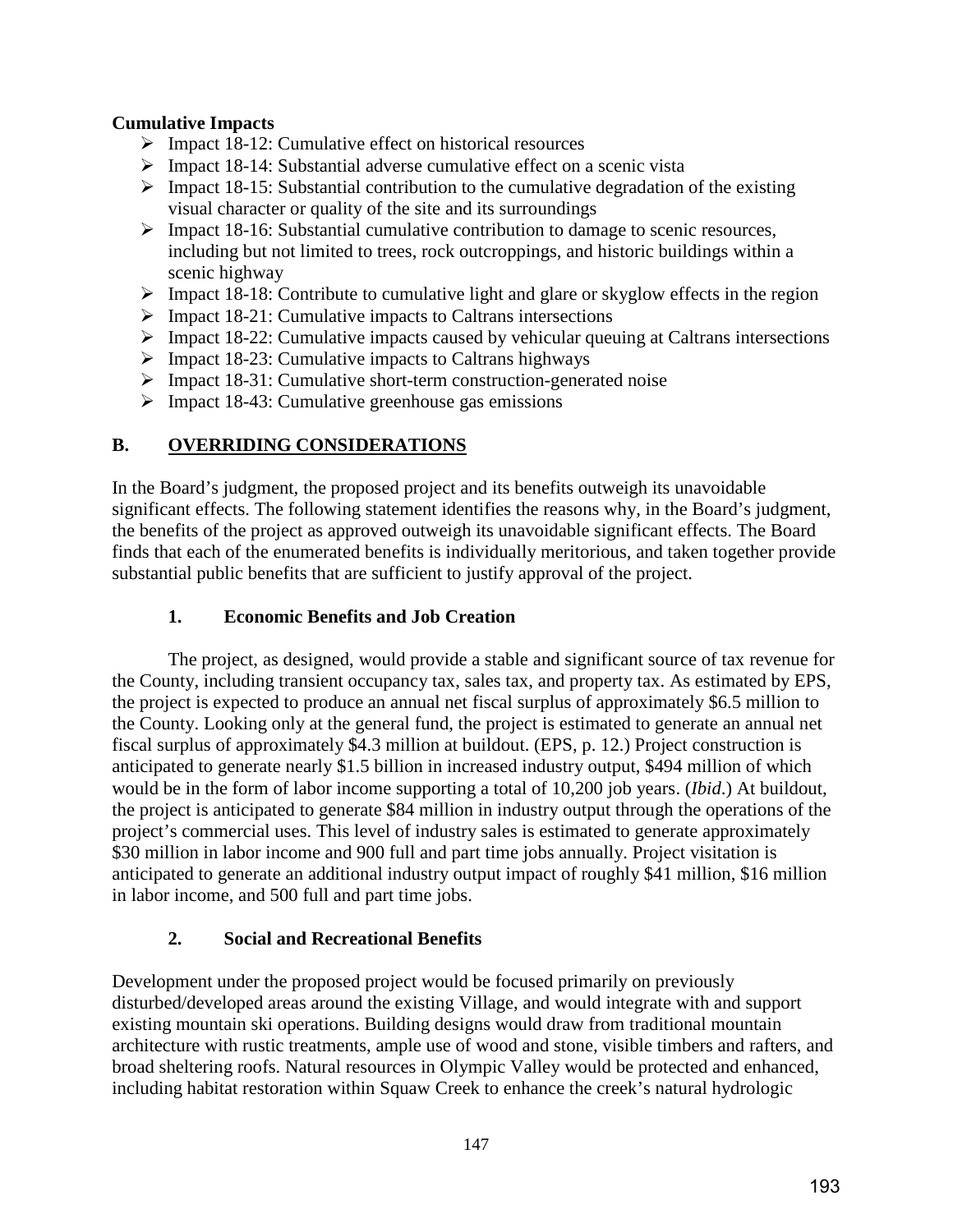functions. The mixed-use development would include hotel, resort residential, commercial, and recreation uses. A wide range of destination resort services and amenities would be provided for guests and residents to create a resort experience on par with peer world class North American ski destinations.

In comparison with other North American mountain resorts, Squaw Valley has substantially fewer units per skiable acre, which would be partially remedied by the project. The project includes a Mountain Adventure Camp, which would diversify activity and clientele at Squaw Valley year-round. The Mountain Adventure Camp is intended to be a marquee attraction at Squaw Valley, providing a new set of activity options for guests before and after skiing/boarding, and filling a void of activities for young children or those who opt out of the skiing/boarding, helping to implement the destination resort concept. The Mountain Adventure Camp would also provide winter visitors with increased options for entertainment and sports, spa and training facilities in keeping with a destination resort, and activities for family members beyond alpine sports.

The project would enhance and expand existing hiking and biking trails to accommodate a wider demographic of visitors and would include improved hiking trails in forested lands west and south of the plan area.

The project would also provide the following specific recreation and social benefits:

## **1. Public Recreation**

The project, which consists primarily of resort residential lodging units, fractional ownership residences and may include some pure hotels, would construct public recreation improvements consisting of Class 1 trails, an interpretive park along restored portions of Squaw Creek, new trailhead staging areas with flush restrooms, public parking and trail kiosks, and on-mountain enhancements to existing public and private trails that would be dedicated for public use. The total value of these improvements is calculated at approximately \$3.6 million. In addition to these improvements, each project unit will pay \$3,176 in park and recreation dedication fees, or \$2.7 million for all units, upon approval of building permits for individual units. This fee will enable the County to develop potential new and expanded park and recreation facilities in the Olympic Valley and North Tahoe Region, and to the extent that fees are collected for hotel rooms, a non-residential unit type that does not result in residential demand for new public recreation facilities, these additional funds will result in a substantial public benefit in the form of expanded public recreation facilities in the Olympic Valley and North Tahoe Region.

## **2. Employee Housing**

The project will construct employee housing for as many as 300 new and replacement employee units on the East Parcel and will be required to construct new and replacement employee housing for no fewer than 250 employees on the East Parcel. Through all phases of development the developer shall provide housing for 386 total employees, equivalent to 50 percent of the project generated new employee demand of 287 full time employees plus replacement housing for 99 employee beds displaced by the project, or 386 total employee beds. Employee units not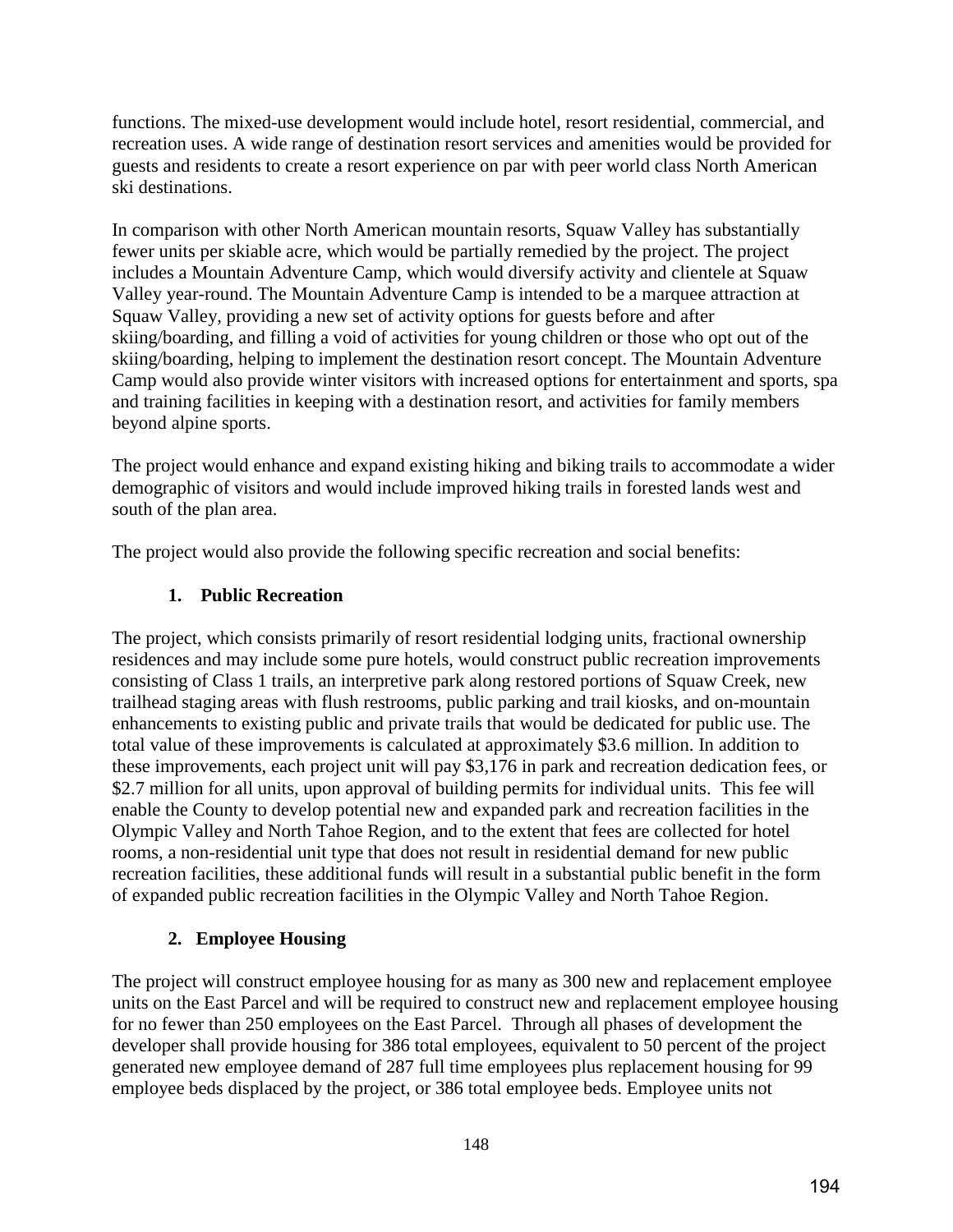constructed on the East parcel will be provided in accordance with General Plan Policy 2.C-2 and may include; 1) construction of units at another location with the Specific Plan; 2) construction of units in an off-site location; 3) Dedication of land for needed units; and / or 4) Payment of an in-lieu fee. In addition to physical construction of employee units and fulfillment of the remainder of the employee housing demand in accordance with General Plan policy, the Developer will also submit two payments of \$250,000 each, for a total payment of \$500,000, for regional housing initiatives as determined by the County for the Tahoe Sierra Region.

Construction of new and replacement employee housing units in Olympic Valley, which would otherwise not be affordable to many seasonal employees whose work is critical to fulfilling seasonal employment demand, is a benefit to Olympic Valley and the region through increased affordable housing options and decreased transportation impacts and air quality impacts because a substantial number of project generated employees will live and work in Olympic Valley and will not be forced to commute from other areas. In addition, Developer payments to the County for regional housing initiatives will further promote affordable housing opportunities in Eastern Placer County, which are critical to the economic health of the region.

### **3. Regional Housing Contribution**

The project would pay the County two payments of \$250,000 each for a total payment of \$500,000 to support regional housing initiatives for the Tahoe Sierra region. This is considered a public benefit above and beyond condition of approval requirements and requirements contained in the mitigation monitoring and reporting program and will result in a substantial public benefit.

### **Environmental Benefits**

A portion of Squaw Creek within the plan area was straightened and placed within a trapezoidal channel to provide efficient drainage at the time of the 1960s Winter Olympics. The VSVSP designates this portion of Squaw Creek, as well as the remainder of the creek corridor in the plan area, as Village Conservation Preserve. The project would provide for restoration of the creek and a 150- to 200-foot-wide conservation corridor would be established for the length of the creek through the plan area where a restoration program would be implemented. The planned increase in width in both Squaw Creek would allow for floodplain habitat restoration, sediment deposition, and active sediment management and removal. The creek widening would also increase the capacity of the creek to carry floodwaters during high water events. The overall restoration plan would increase the extent and quality of wetlands in the plan area relative to existing conditions and would restore natural stream hydrologic processes of sediment transport and deposition. In addition to restoration of the Trapezoidal Channel, an historic stream channel known as the Olympic Channel would be restored with wetlands and riparian habitat. The Olympic Channel, which was historically located along the eastern boundary of the main village near the golf course, was placed into an underground culvert around the same time as establishment of the Trapezoidal Channel. Removing the culvert to restore the Olympic Channel to a surface feature with wetlands and natural sediment control functions will slow surface runoff and snowmelt, which may have the co-benefit of improving aquifer recharge within the Olympic Channel area. In addition, the recreated wetlands would greatly reduce the amount of fine sediments entering Squaw Creek from the volcanic mountains directly to the south of the project thereby improving water quality for this EPA listed impaired waterway. The impaired waterway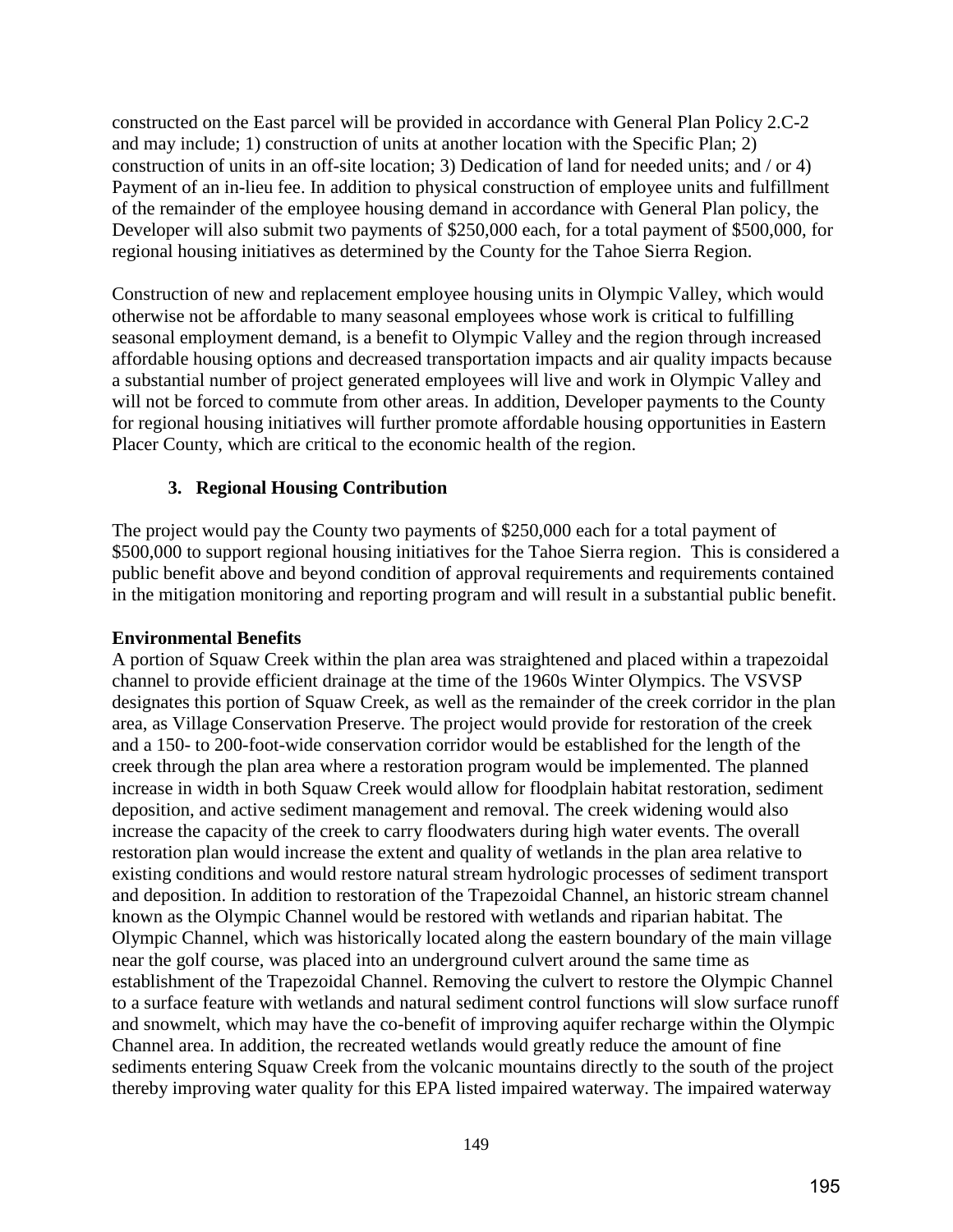status is directly tied to the amount of fine suspended sediments entrained in the stream water, and reduction of these fine sediments would improve the potential for future removal of Squaw Creek from the EPA's impaired waterway list.

The project would also help preserve undisturbed lands in Olympic Valley by focusing resortrelated development in proximity to the existing Village and mountain activities and in areas that have been disturbed in the past (e.g., existing surface parking lots). Within the 93-acre project area, approximately 48 acres would consist of building footprints, roads, and other development, and approximately 45 acres would be landscaped areas or natural space.

The project provides a number of transportation benefits, including moving employee parking to the East Parcel, with a perpetual shuttle for employees, and providing a shipping and receiving facility at the East Parcel reducing the number of delivery trucks travelling to the Main Village area. Adequate parking is provided for both day skiers and resort guests, and transit facilities and operations will be enhanced. (See VSVSP, Chapter 5.)

In addition to restoration of Squaw Creek, the project will provide the County two payments of \$400,000 each, for a total payment of \$800,000, for regional initiatives benefiting environmental enhancement or restoration, open space acquisition, public trails or public safety improvement within the Olympic Valley region. These regional interest contributions are considered a significant regional benefit to the Olympic Valley region and to the County.

The project will also provide the following environmental benefits which will, in turn, address i regional matters:

## **5. Regional Transportation**

Improvement of regional transportation options to residents, employees and visitors to the greater Truckee/Lake Tahoe region is a high priority initiative for Placer County and its regional transportation partners. Within 90 days of project approval the Developer will pay the County a lump sum payment of \$97,500 and no later than June 30th of each subsequent year thereafter will submit payment in the amount of \$97,500 as a regional contribution to Transit operations. The Developer will also provide the County with a onetime contribution in the amount of \$85,000 to support increased capital expenses related to regional transit initiatives. In addition to these funds, the Developer will make an annual contribution of no less than \$75,000 toward employee TART fares beginning in the 2016 Winter Ski Season. These funding amounts are in addition to those employee TART fares already paid by Squaw Valley Ski Resort and those CSA/CFD funds that will be collected annually through supplemental property tax assessments to offset the project generated impacts to expand transit services in the greater Truckee/Lake Tahoe Region and will result in a significant regional benefit because these additional funds will further expand transit services in the region. In addition, these additional funds will help to achieve numerous complimentary transportation planning goals including increasing transit service and ridership, reducing highway congestion and reliance on the private automobile, improving air quality and providing increased regional transportation options for residents and guests to the region.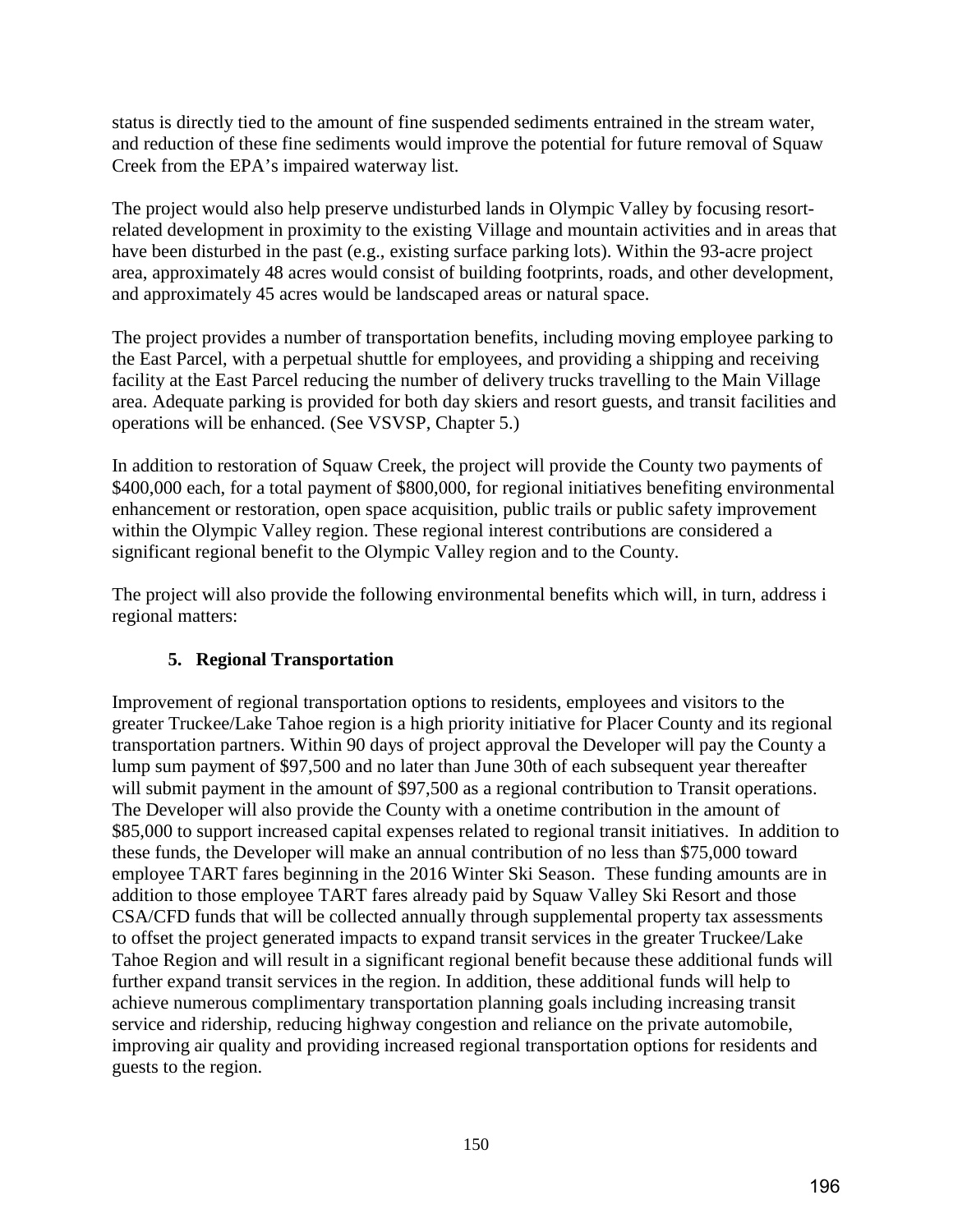### **6. Regional Initiative Fund**

The project will commit to fund \$800,000 for projects within the Olympic Valley area that will improve the environment and/or public safety. These funds will enable Placer County to fund improvements to qualifying environmental enhancement projects, public safety improvements and open space / trail initiatives benefitting Olympic Valley and nearby communities. These additional funding contributions would result in a substantial public benefit.

## **7. West Valley Fire Station**

The project proposes to dedicate land within the project boundary to the Squaw Valley Public Service District, at no cost to the District, for development of a west valley fire station. This would occur no later than recordation of the map that creates the 300th bedroom or 20 percent of the combined lodging and commercial development, whichever occurs first. In addition, prior to recordation of the map that creates the 750th lodging bedroom or attains 50 percent of the total project development, the developer would design, permit, construct, fund and convey to the District a fire station constructed on the fire station parcel. The fire station would be approximately 7,200 square feet or larger in size and would include a public reception area, office space four a minimum of four fire personnel plus accessory office space for Sherriff use or another agency use, sleeping quarters for four including kitchen and lounge area, and a minimum of two double-deep equipment bays. When constructed, the station would operate on a 24-hour per day basis. This facility, which would be 100 percent funded by the project but would also serve non-project properties and populations, would result in substantial improvement to fire and EMS capabilities of the District. Project commitment to dedicate land for the west valley fire station and to permit, construct, staff and equip this facility would result in a substantial public benefit.

### **8. Policy**

Squaw Valley has long been identified by Placer County as an important recreation resource where "maximum use should be made of its potential consistent with good conservation and development practices." (SVGPLUO, p. 3.) The project helps implement the SVGPLUO and County General Plan's vision for Squaw Valley by guiding the growth and development of the Village area as a recreation-based, all season mountain resort. The development pattern has been compactly organized to fit largely into the existing developed areas, while simultaneously preserving important scenic vistas, providing convenient access to the mountain, and creating a mixed-use environment. (VSVSP, p. 3-2.)

# **C. CONCLUSION**

The Board has balanced these benefits and considerations against the potentially significant unavoidable environmental effects of the project and has concluded that the impacts are outweighed by these benefits, among others. After balancing environmental costs against project benefits, the Board has concluded that the benefits the County will derive from the project, as compared to existing and planned future conditions, outweigh the risks. The Board believes the